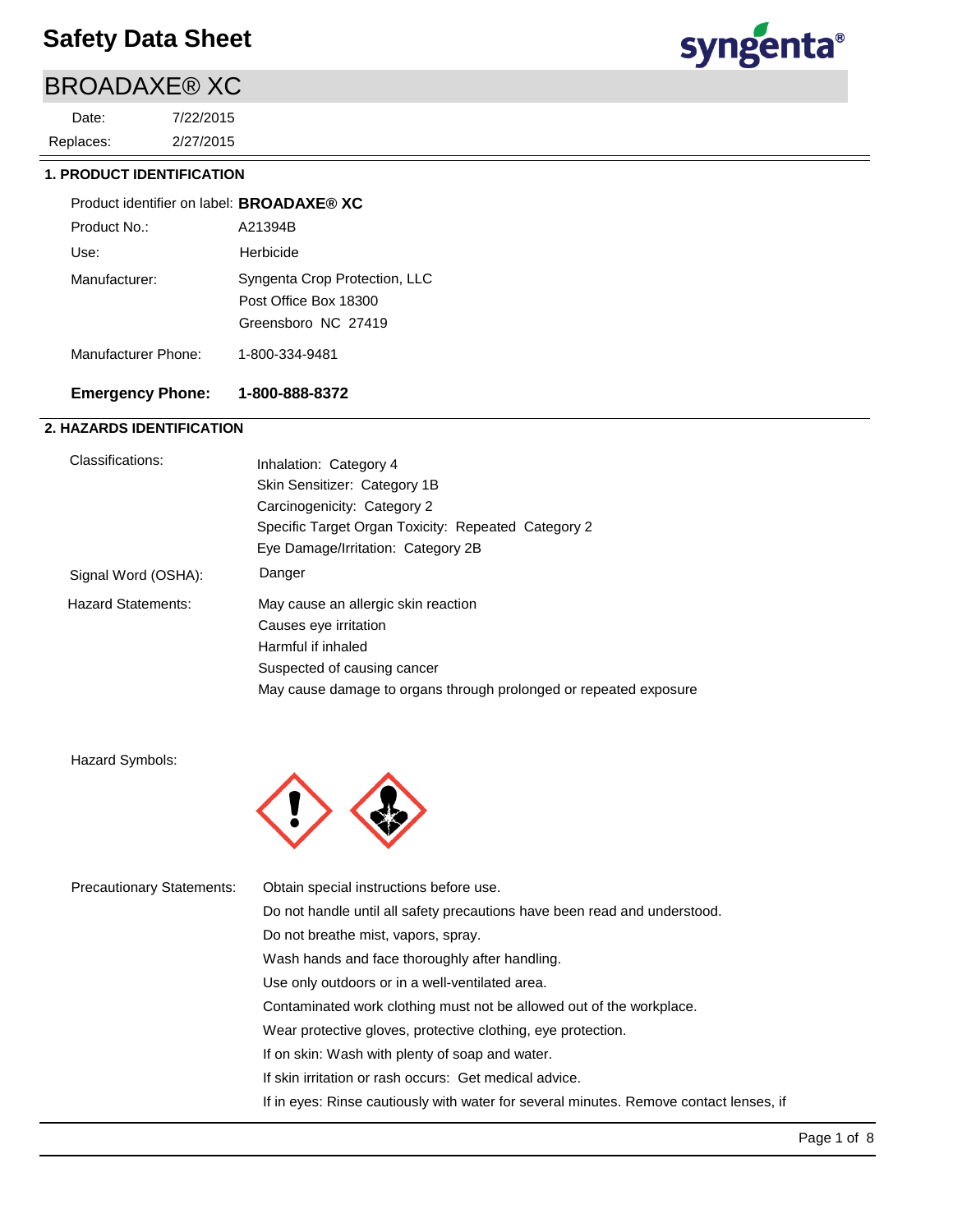## BROADAXE® XC

| Date:     | 7/22/2015                       |                                                                            |
|-----------|---------------------------------|----------------------------------------------------------------------------|
| Replaces: | 2/27/2015                       |                                                                            |
|           |                                 | present and easy to do. Continue rinsing.                                  |
|           |                                 | If eye irritation persists: Get medical advice.                            |
|           |                                 | If inhaled: Remove person to fresh air and keep comfortable for breathing. |
|           |                                 | If exposed or concerned: Get medical advice/attention.                     |
|           |                                 | Call a poison center, doctor or Syngenta if you feel unwell.               |
|           |                                 | See Section 4 First Aid Measures.                                          |
|           |                                 | Wash contaminated clothing before reuse.                                   |
|           |                                 | Store locked up.                                                           |
|           |                                 | Dispose of contents and container in accordance with local regulations.    |
|           | <b>Other Hazard Statements:</b> | None                                                                       |

## **3. COMPOSITION/INFORMATION ON INGREDIENTS**

| <b>Chemical Name</b>                                                                                                  | Common Name             | <b>CAS Number</b>   | Concentration |
|-----------------------------------------------------------------------------------------------------------------------|-------------------------|---------------------|---------------|
| Naphthalene                                                                                                           | Naphthalene             | $91 - 20 - 3$       | $>0.1\%$      |
| Other ingredients                                                                                                     | Other ingredients       | <b>Trade Secret</b> | $>19.1\%$     |
| Solvent Naptha (Petroleum), Heavy<br>Aromatic                                                                         | <b>Aromatic Solvent</b> | 64742-94-5          | $< 5\%$       |
| Acetamide, 2-chloro-N-(2-ethyl-6-<br>methylphenyl)-N-(2-methoxy-1-<br>$methylethyl-.$ (S)                             | S-Metolachlor           | 87392-12-9          | 68.25%        |
| N-[2,4-dichloro-5-(4-difluoromethyl-3-<br>methyl-5-oxo-4,5-dihydro-[1,2,4]triazol-1-<br>yl)phenyl]methane sulfonamide | Sulfentrazone           | 122836-35-5         | 7.55%         |

Ingredients not precisely identified are proprietary or non-hazardous. Values are not product specifications.

### **4. FIRST AID MEASURES**

Have the product container, label or Safety Data Sheet with you when calling Syngenta (800-888-8372), a poison control center or doctor, or going for treatment.

- If swallowed: Call Syngenta (800-888-8372), a poison control center or doctor immediately for treatment advice. Do not give any liquid to the person. Do not induce vomiting unless told to do so after calling 800-888- 8372 or by a poison control center or doctor. Do not give anything by mouth to an unconscious person. Ingestion:
- If in eyes: Hold eye open and rinse slowly and gently with water for 15-20 minutes. Remove contact lenses, if present, after 5 minutes, then continue rinsing eye. Call Syngenta (800-888-8372), a poison control center or doctor for treatment advice. Eye Contact:
- If on skin or clothing: Take off contaminated clothing. Rinse skin immediately with plenty of water for 15-20 minutes. Call Syngenta (800-888-8372), a poison control center or doctor for treatment advice. Skin Contact:
- If inhaled: Move person to fresh air. If person is not breathing, call 911 or an ambulance, then give artificial respiration, preferably mouth-to-mouth if possible. Call Syngenta (800-888-8372), a poison control center or doctor for further treatment advice. Inhalation:

Most important symptoms/effects:

### Eye irritation

Allergic skin reaction

syngenta®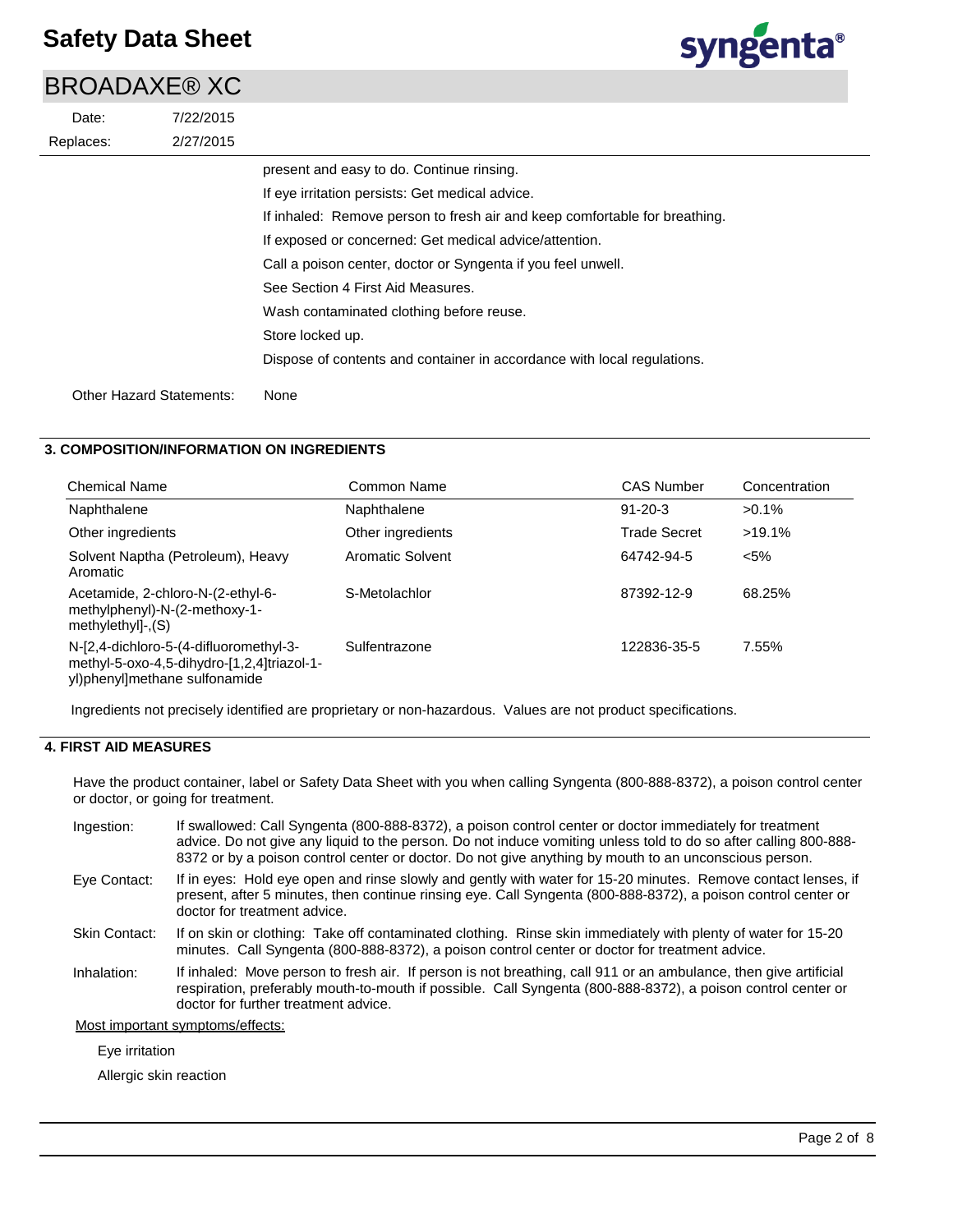# BROADAXE® XC

2/27/2015 7/22/2015 Replaces: Date:

Indication of immediate medical attention and special treatment needed:

There is no specific antidote if this product is ingested.

Treat symptomatically.

## **5. FIRE FIGHTING MEASURES**

Suitable (and unsuitable) extinguishing media:

Use dry chemical, foam or CO2 extinguishing media. If water is used to fight fire, dike and collect runoff.

Specific Hazards:

None known.

Special protective equipment and precautions for firefighters:

Wear full protective clothing and self-contained breathing apparatus. Evacuate nonessential personnel from the area to prevent human exposure to fire, smoke, fumes or products of combustion.

## **6. ACCIDENTAL RELEASE MEASURES**

Personal precautions, protective equipment, and emergency procedures:

Follow exposure controls/personal protection outlined in Section 8.

Methods and materials for containment and cleaning up:

Control the spill at its source. Contain the spill to prevent from spreading or contaminating soil or from entering sewage and drainage systems or any body of water. Clean up spills immediately, observing precautions outlined in Section 8. Cover entire spill with absorbing material and place into compatible disposal container. Scrub area with hard water detergent (e.g. commercial products such as Tide, Joy, Spic and Span). Pick up wash liquid with additional absorbent and place into compatible disposal container. Once all material is cleaned up and placed in a disposal container, seal container and arrange for disposition.

### **7. HANDLING AND STORAGE**

Precautions for safe handling:

Store the material in a well-ventilated, secure area out of reach of children and domestic animals. Do not store food, beverages or tobacco products in the storage area. Prevent eating, drinking, tobacco use, and cosmetic application in areas where there is a potential for exposure to the material. Wash thoroughly with soap and water after handling.

Conditions for safe storage, including any incompatibilities:

Store locked up.

## **8. EXPOSURE CONTROLS/PERSONAL PROTECTION**

## **THE FOLLOWING RECOMMENDATIONS FOR EXPOSURE CONTROLS/PERSONAL PROTECTION ARE INTENDED FOR THE MANUFACTURE, FORMULATION AND PACKAGING OF THIS PRODUCT.**

## **FOR COMMERCIAL APPLICATIONS AND/OR ON-FARM APPLICATIONS CONSULT THE PRODUCT LABEL.**

Occupational Exposure Limits:

| <b>Chemical Name</b>    | OSHA PEL        | <b>ACGIH TLV</b>  | Other                   | Source         |
|-------------------------|-----------------|-------------------|-------------------------|----------------|
| Naphthalene             | 10 ppm TWA      | 10 ppm TWA (skin) | 10 ppm TWA              | <b>NIOSH</b>   |
| Other ingredients       | Not Established | Not Established   | Not Established         | Not Applicable |
| <b>Aromatic Solvent</b> | Not Established | Not Established   | 50 mg/m3 (8 ppm)<br>TWA | Manufacturer   |

syngenta®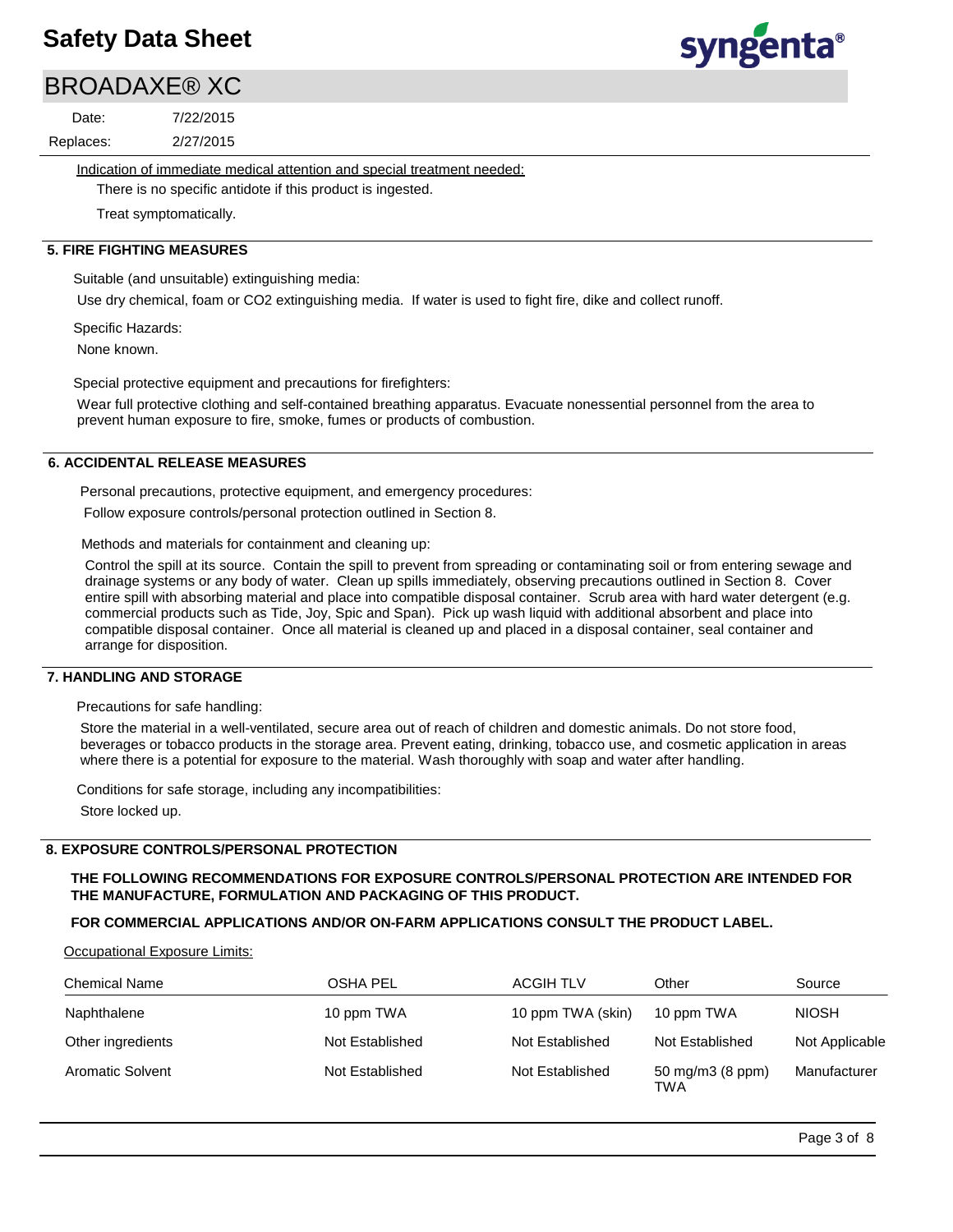

# BROADAXE® XC

| Date:         | 7/22/2015 |                 |                 |                         |                |
|---------------|-----------|-----------------|-----------------|-------------------------|----------------|
| Replaces:     | 2/27/2015 |                 |                 |                         |                |
| S-Metolachlor |           | Not Established | Not Established | 5 mg/m <sup>3</sup> TWA | Syngenta       |
| Sulfentrazone |           | Not Established | Not Established | Not Established         | Not Applicable |

Appropriate engineering controls:

Use effective engineering controls to comply with occupational exposure limits (if applicable).

### Individual protection measures:

### Ingestion:

Prevent eating, drinking, tobacco usage and cosmetic application in areas where there is a potential for exposure to the material. Wash thoroughly with soap and water after handling.

### Eye Contact:

Where eye contact is likely, use splash-proof chemical goggles. Facilities storing or utilizing this material should be equipped with an eyewash facility and a safety shower.

### Skin Contact:

Where contact is likely, wear chemical-resistant (such as nitrile or butyl) gloves, coveralls, socks and chemical-resistant footwear.

### Inhalation:

A combination particulate/organic vapor respirator should be used until effective engineering controls are installed to comply with occupational exposure limits, or until exposure limits are established. Use a NIOSH approved respirator with an organic vapor (OV) cartridge or canister with any R, P or HE filter.

Use a self-contained breathing apparatus in cases of emergency spills, when exposure levels are unknown, or under any circumstances where air-purifying respirators may not provide adequate protection.

## **9. PHYSICAL AND CHEMICAL PROPERTIES**

| Appearance: Amber liquid                              |               |                                                                        |  |  |  |
|-------------------------------------------------------|---------------|------------------------------------------------------------------------|--|--|--|
| Odor:<br>Mild                                         |               |                                                                        |  |  |  |
| Odor Threshold: Not Applicable                        |               |                                                                        |  |  |  |
| pH: 4.78                                              |               |                                                                        |  |  |  |
| Melting point/freezing point: Not Available           |               |                                                                        |  |  |  |
|                                                       |               | Initial boiling point and boiling range: Not Applicable                |  |  |  |
| Flash Point (Test Method):                            |               | $208^{\circ}$ F                                                        |  |  |  |
| Flammable Limits (% in Air): NotAvailable             |               |                                                                        |  |  |  |
| Flammability:                                         |               | Not Available                                                          |  |  |  |
| Vapor Pressure: S-Metolachlor                         |               | 2.8 x 10(-5) mmHg @ 77°F (25°C)                                        |  |  |  |
|                                                       | Sulfentrazone | 1.3 x 10(-4) mPa @ 77°F (25°C)                                         |  |  |  |
| Vapor Density: Not Available                          |               |                                                                        |  |  |  |
| Relative Density: 1.11 g/ml                           |               |                                                                        |  |  |  |
|                                                       |               | Solubility (ies): S-Metolachlor 0.48 g/l $@ 77^{\circ}F (25^{\circ}C)$ |  |  |  |
|                                                       | Sulfentrazone | $0.11$ (pH 6)                                                          |  |  |  |
| Partition coefficient: n-octanol/water: Not Available |               |                                                                        |  |  |  |
| Autoignition Temperature: Not Available               |               |                                                                        |  |  |  |
| Decomposition Temperature: Not Available              |               |                                                                        |  |  |  |
|                                                       |               |                                                                        |  |  |  |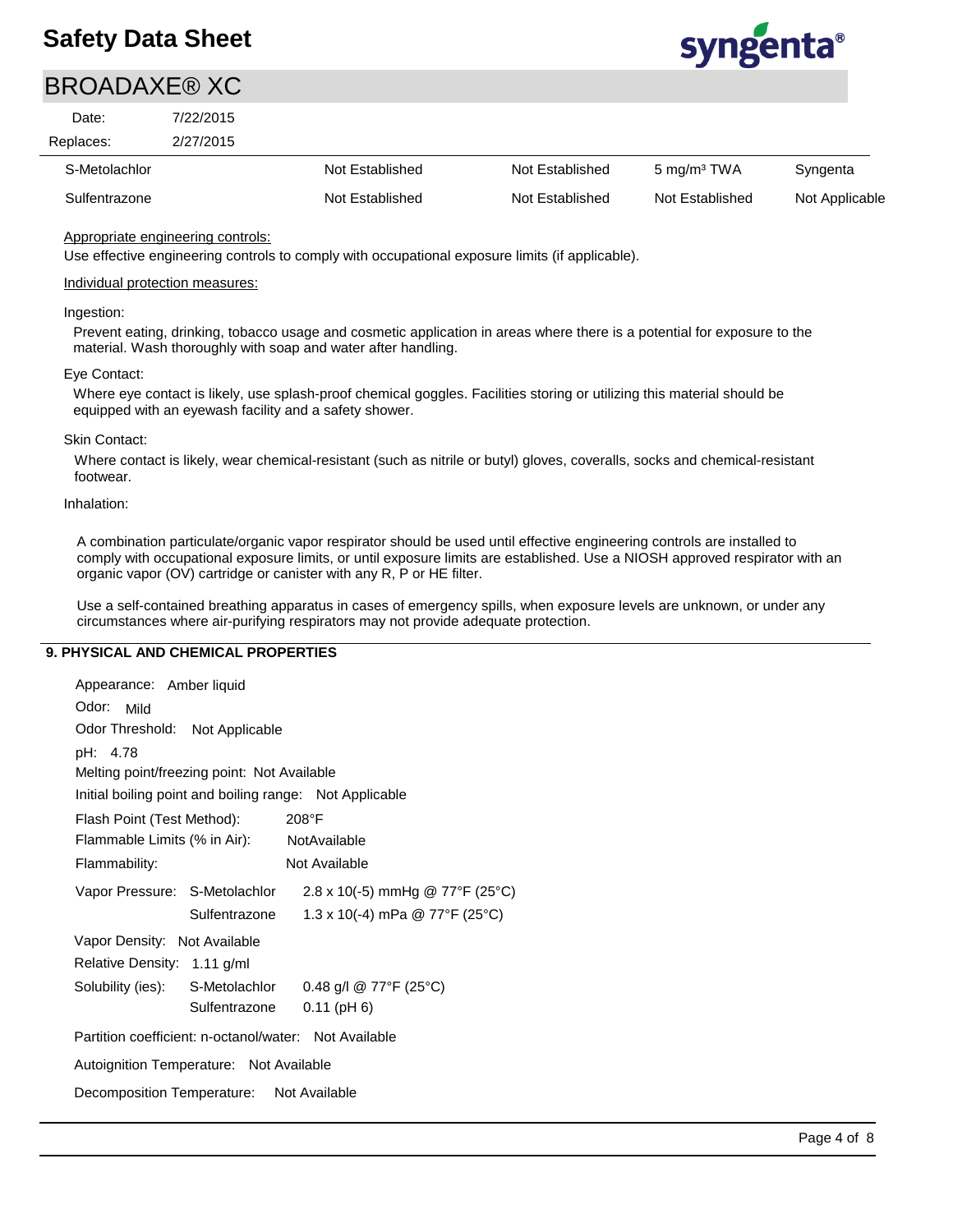# syngenta®

|           | <b>BROADAXE® XC</b>      |  |
|-----------|--------------------------|--|
| Date:     | 7/22/2015                |  |
| Replaces: | 2/27/2015                |  |
|           | Viscosity: Not Available |  |

Other: None

## **10. STABILITY AND REACTIVITY**

Reactivity: Not reactive.

Chemical stability: Stable under normal use and storage conditions.

Possibility of hazardous reactions: Will not occur.

Conditions to Avoid: None known.

Incompatible materials: None known.

Hazardous Decomposition Products: Not Available

## **11. TOXICOLOGICAL INFORMATION**

### Health effects information

Likely routes of exposure: Dermal, Inhalation

Symptoms of exposure: Eye irritation, Skin irritation

Delayed, immediate and chronic effects of exposure: Possible carcinogenicity, Eye irritation, Allergic skin reaction

## Numerical measures of toxicity (acute toxicity/irritation studies (finished product))

| Ingestion:                 | Oral (LD50 Rat):                         | 3129 mg/kg body weight   |
|----------------------------|------------------------------------------|--------------------------|
| Dermal:                    | Dermal (LD50 Rat) :                      | > 5000 mg/kg body weight |
| Inhalation:                | Inhalation (LC50 Rat):                   | $> 2.02$ mg/l            |
| Eye Contact:               | Moderately Irritating (Rabbit)           |                          |
| <b>Skin Contact:</b>       | Moderately Irritating (Rabbit)           |                          |
| <b>Skin Sensitization:</b> | May cause sensitization by skin contact. |                          |

## Reproductive/Developmental Effects

S-Metolachlor: Did not show reproductive effects in animal experiments.

Sulfentrazone: In a reproduction study, sulfentrazone produced adverse effects on the growth and survival of the offspring, decreased male fertility and oligospermia at 25 mg/kg/day, and 35 mg/kg/day. Sulfentrazone was found to be fetotoxic in oral and dermal developmental toxicity studies; the fetal NOELS were 10 mg/kg/day and 100 mg/kg/day, respectively. At labeled use rates and practices of mixing and applying, expected exposure is several hundred times lower than the doses that produced effects in laboratory animals.

#### Chronic/Subchronic Toxicity Studies

S-Metolachlor: No adverse effect has been observed in chronic toxicity tests.

### Sulfentrazone: Not Available

### **Carcinogenicity**

S-Metolachlor: Did not show carcinogenic effects in animal experiments.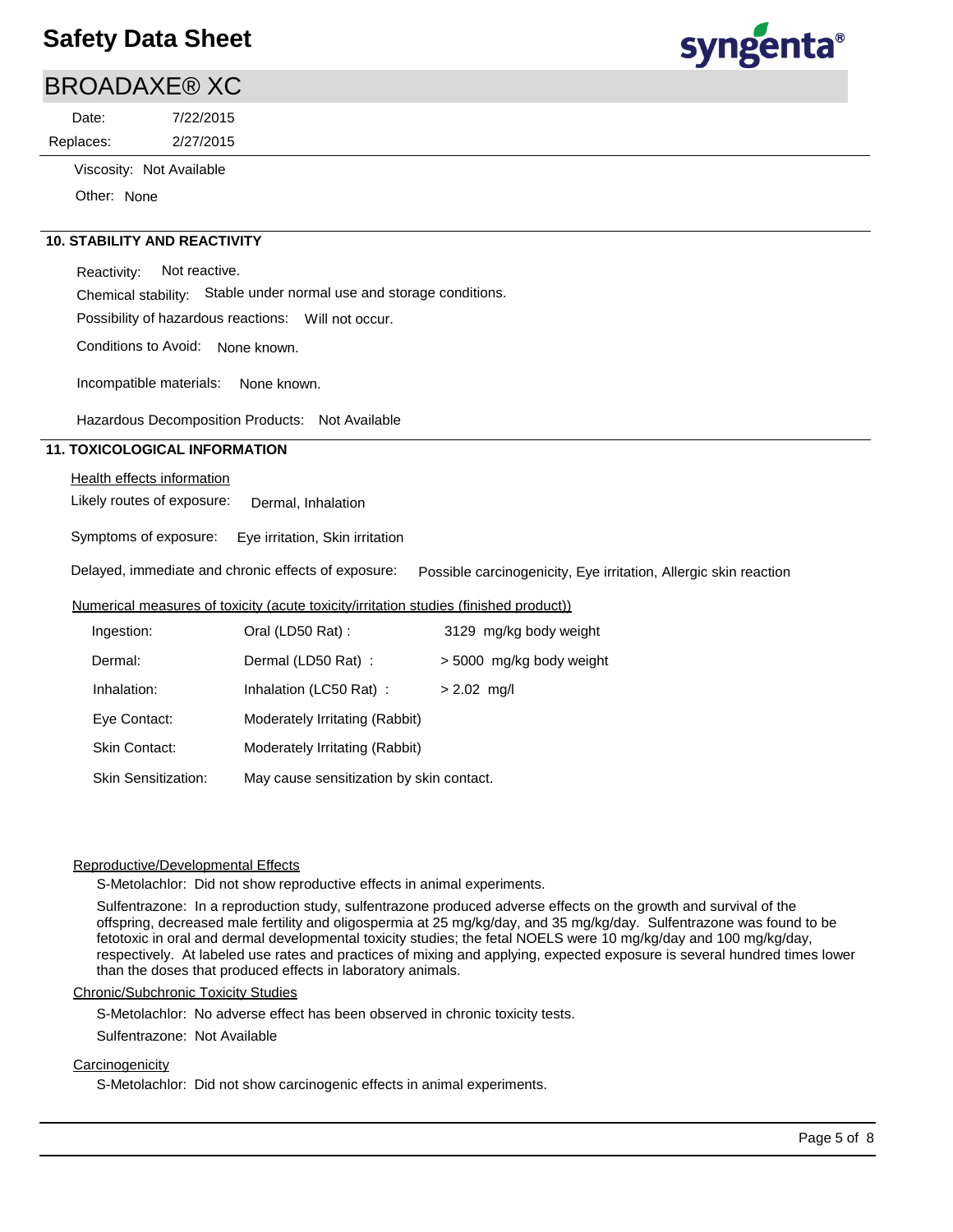# syngenta®

# BROADAXE® XC

#### 2/27/2015 7/22/2015 Replaces: Date:

Sulfentrazone: Not carcinogenic in lifetime feeding studies with laboratory animals, nor was it found to be mutagenic in a battery of tests.

| <b>Chemical Name</b>                                                                                                                                       | NTP/IARC/OSHA Carcinogen                                                                                   |
|------------------------------------------------------------------------------------------------------------------------------------------------------------|------------------------------------------------------------------------------------------------------------|
| Naphthalene                                                                                                                                                | See "Toxicity", Sec. 11                                                                                    |
| Other ingredients                                                                                                                                          | No                                                                                                         |
| Solvent Naptha (Petroleum), Heavy Aromatic                                                                                                                 | <b>No</b>                                                                                                  |
| Acetamide, 2-chloro-N-(2-ethyl-6-<br>methylphenyl)-N-(2-methoxy-1-methylethyl]-<br>, (S)                                                                   | No                                                                                                         |
| N-[2,4-dichloro-5-(4-difluoromethyl-3-methyl-5- Not Available<br>oxo-4,5-dihydro-[1,2,4]triazol-1-<br>yl)phenyl]methane sulfonamide                        |                                                                                                            |
| <b>Other Toxicity Information</b><br>Not Available                                                                                                         |                                                                                                            |
| <b>Toxicity of Other Components</b>                                                                                                                        |                                                                                                            |
| <b>Aromatic Solvent</b>                                                                                                                                    |                                                                                                            |
| May cause irritation to the eyes, skin and respiratory system.<br>May cause dizziness or drowsiness. Aspiration hazard.                                    |                                                                                                            |
| Naphthalene                                                                                                                                                |                                                                                                            |
| anemia, damage to red blood cells, leukocytosis, or coma.<br>Carcinogen Status:<br>NTP: Anticipated Carcinogen<br>IARC: Group 2B Possible Human Carcinogen | Exposure to naphthalene can cause cataracts, liver damage, kidney failure, respiratory failure, hematuria, |
| Other ingredients                                                                                                                                          |                                                                                                            |
| Not Established                                                                                                                                            |                                                                                                            |
| <b>Target Organs</b>                                                                                                                                       |                                                                                                            |
| <b>Active Ingredients</b>                                                                                                                                  |                                                                                                            |
| Liver<br>S-Metolachlor:                                                                                                                                    |                                                                                                            |
| Sulfentrazone:                                                                                                                                             | Not Available                                                                                              |
| Inert Ingredients                                                                                                                                          |                                                                                                            |
| Aromatic Solvent:                                                                                                                                          | Eye, skin, respiratory system, nervous system                                                              |
| Naphthalene:                                                                                                                                               | Eye, liver, kidney, respiratory tract, blood, CNS                                                          |
| Other ingredients:                                                                                                                                         | Not Established                                                                                            |
| <b>12. ECOLOGICAL INFORMATION</b>                                                                                                                          |                                                                                                            |
| <b>Eco-Acute Toxicity</b>                                                                                                                                  |                                                                                                            |
|                                                                                                                                                            |                                                                                                            |

S-Metolachlor: Fish (Rainbow Trout) 96-hour LC50 1.23 mg/l Green Algae 96-hour ErC50 0.077 mg/l Invertebrate (Water Flea) 48-hour EC50 11.24 mg/l

Sulfentrazone: Fish and aquatic arthropods LC50 Values range from 60.4 mg/l to > 130 mg/l Birds (Game) Oral LD50 > 2,250 mg/kg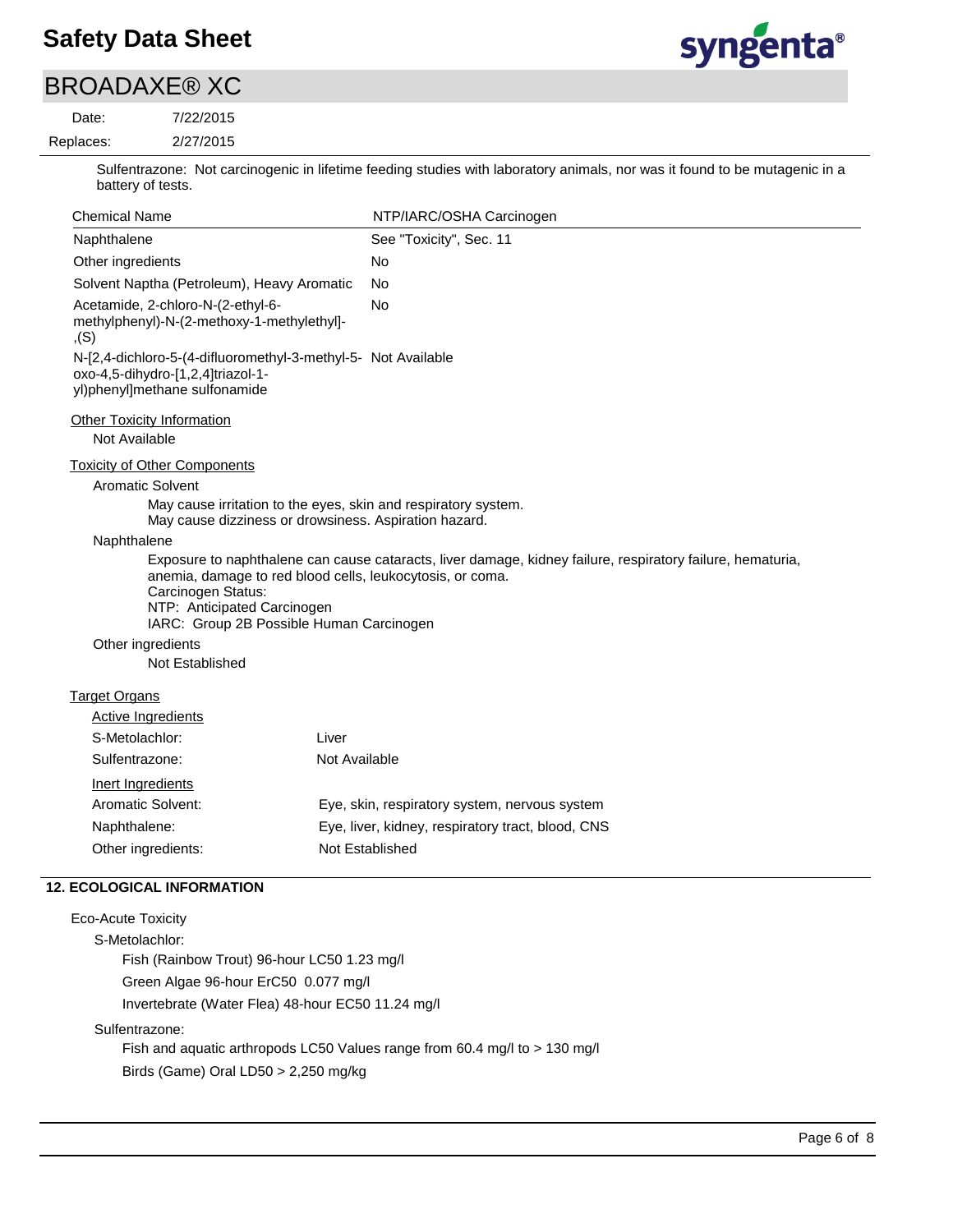# BROADAXE® XC

2/27/2015 7/22/2015 Replaces: Date:

syngenta®

Environmental Fate

S-Metolachlor:

The information presented here is for the active ingredient, S-Metolachlor.

Low bioaccumulation potential. Not persistent in soil. Stable in water. Sinks in water (after 24 h).

Sulfentrazone:

The information presented here is for the active ingredient, sulfentrazone.

Stable in soil (half-life = 18 months). In water, material is stable to hydrolysis over the pH range of 5 to 9, however, it will readily undergo photolysis (half-life <0.5 day). Material has a low affinity for organic matter (Koc = 43), but is mobile only in soils with high sand content. The potential for the material to bioaccumulate is very low, having a Log Pow of 1.48 and a bioconcentration factor of 1.1 - 2.0.

## **13. DISPOSAL CONSIDERATIONS**

### Disposal:

Do not reuse product containers. Dispose of product containers, waste containers, and residues according to local, state, and federal health and environmental regulations.

Characteristic Waste: Not Applicable

Listed Waste: Not Applicable

### **14. TRANSPORT INFORMATION**

DOT Classification

Ground Transport - NAFTA Not regulated

#### **Comments**

Water Transport - International Proper Shipping Name: Environmentally Hazardous Substance, Liquid, N.O.S. (S-Metolachlor), Marine Pollutant Hazard Class: Class 9 Identification Number: UN 3082 Packing Group: PG III

Air Transport Proper Shipping Name: Environmentally Hazardous Substance, Liquid, N.O.S. (S-Metolachlor) Hazard Class: Class 9 Identification Number: UN 3082 Packing Group: PG III

## **15. REGULATORY INFORMATION**

Pesticide Registration:

This chemical is a pesticide product registered by the Environmental Protection Agency and is subject to certain labeling requirements under federal pesticide law. These requirements differ from the classification criteria and hazard information required for safety data sheets, and for workplace labels of non-pesticide chemicals. Following is the hazard information as required on the pesticide label:

Caution: Harmful if swallowed. Avoid contact with skin, eyes or clothing. Causes moderate eye irritation. Prolonged or frequently repeated skin contact may cause allergic reaction in some individuals.

EPA Registration Number(s):

279-3442-100

EPCRA SARA Title III Classification: